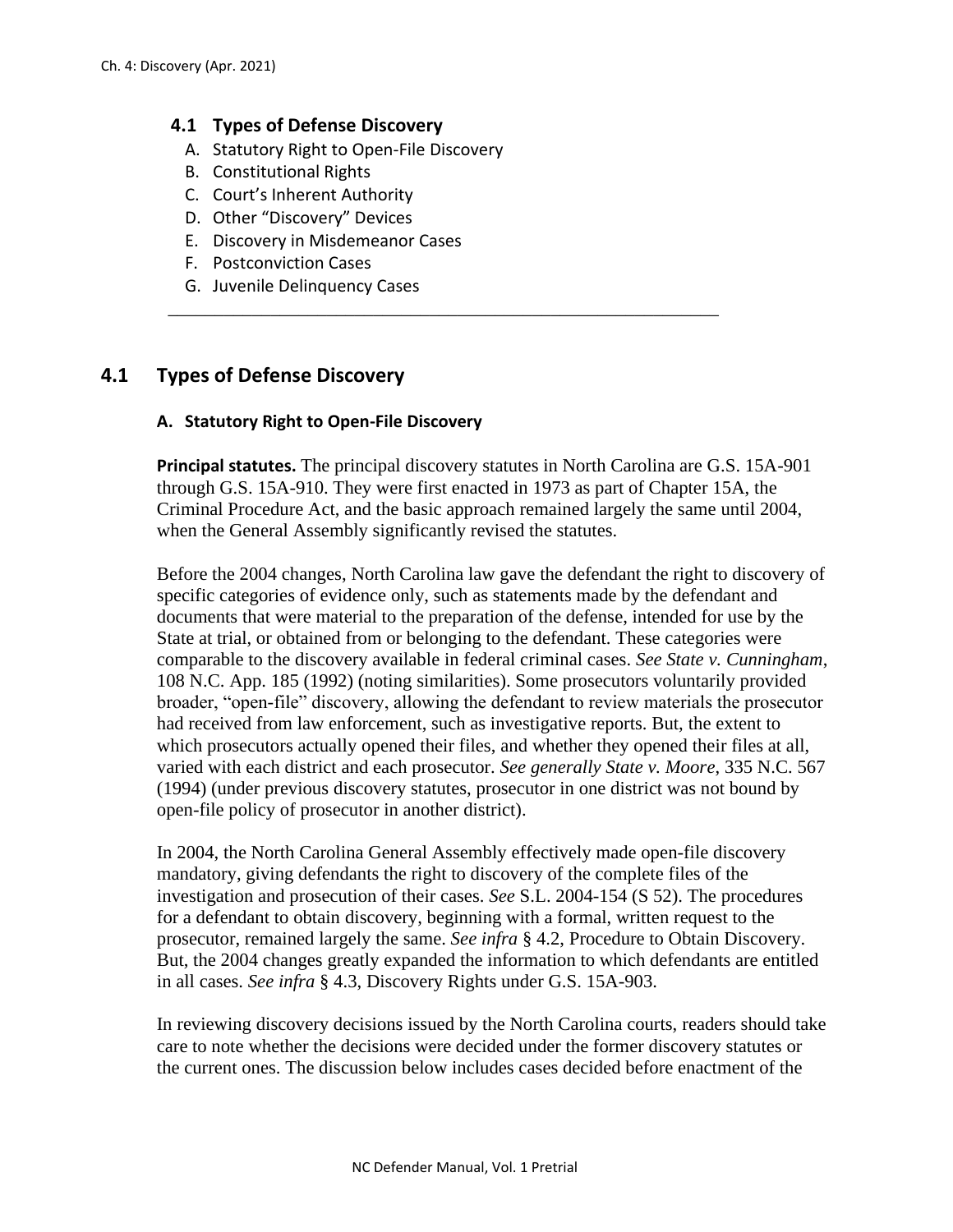2004 changes if the cases remain good law or provide a useful contrast to the law now in effect.

**Other statutes.** In addition to the discovery provisions in G.S. 15A-901 through G.S. 15A-910, additional North Carolina statutes give a criminal defendant the right to obtain information from the State about his or her case, such as information about plea agreements. *See infra* § 4.4, Other Discovery Categories and Mechanisms. Counsel should include requests for other statutory discovery in their discovery requests and motions.

**Legislative summaries.** For a summary of the main changes made by the General Assembly to North Carolina's discovery requirements, see the following:

- John Rubin, *2004 Legislation Affecting Criminal Law and Procedure*, ADMINISTRATION OF JUSTICE BULLETIN No. 2004/06, at 2–8 (Oct. 2004), *available at* [www.sog.unc.edu/sites/www.sog.unc.edu/files/aoj200406.pdf.](http://www.sog.unc.edu/sites/www.sog.unc.edu/files/aoj200406.pdf)
- John Rubin, *2007 Legislation Affecting Criminal Law and Procedure*, ADMINISTRATION OF JUSTICE BULLETIN No. 2008/01, at 14–19 (Jan. 2008), *available at* [https://www.sog.unc.edu/sites/www.sog.unc.edu/files/reports/aojb0801.pdf.](https://www.sog.unc.edu/sites/www.sog.unc.edu/files/reports/aojb0801.pdf)

## **B. Constitutional Rights**

**U.S. Constitution.** The U.S. Supreme Court has identified "what might loosely be called the area of constitutionally guaranteed access to evidence." *United States v. Valenzuela-Bernal*, 458 U.S. 858, 867 (1982). The most well-known evidence of this type is *Brady*  evidence—that is, favorable and material evidence. The defendant's right of access to *Brady* and other evidence is based primarily on the Due Process Clause. Sixth Amendment rights (right to effective assistance of counsel, to compulsory process, to confrontation, and to present a defense) also may support defense discovery.

**State constitution.** The North Carolina courts have recognized that a defendant has discovery rights under article I, section 19 of the North Carolina Constitution (law of land clause). *See State v. Cunningham*, 108 N.C. App. 185 (1992) (recognizing constitutional right to data underlying tests of evidence). Article I, section 23 (rights of accused, including right to counsel and confrontation) also may support defense discovery. *See State v. Canady*, 355 N.C. 242, 253–54 (2002) (relying on article I, sections 19 and 23 of the state constitution as well as the Sixth Amendment in finding a discovery violation).

# **C. Court's Inherent Authority**

The North Carolina Supreme Court has indicated that trial courts have the inherent authority to order discovery in the interests of justice. *See State v. Hardy*, 293 N.C. 105 (1977) (case analyzed under former G.S. 15A-903 and G.S. 15A-904). A trial court does not have the authority, however, to order discovery if a statute specifically restricts it. *Id.*, 293 N.C. at 125. Now that the defense is entitled to the State's complete files, this theory of discovery is less significant.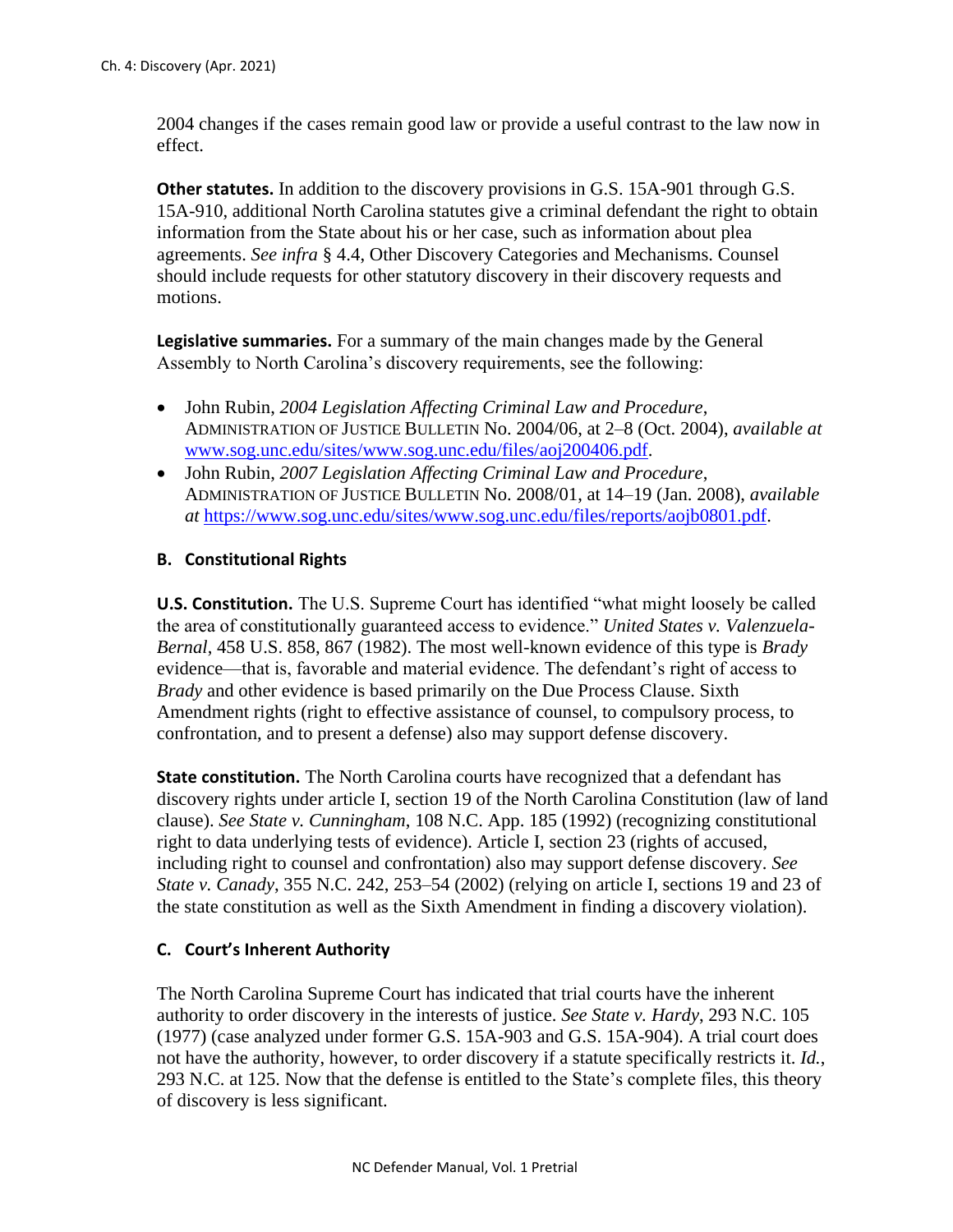The courts have held that a trial court has greater authority to order disclosure of information once the trial commences. *Id.* (holding that after witness for State testified, trial court had authority to conduct in camera review of witness statements and disclose material, favorable evidence). Because of the breadth of the current discovery statutes, the defendant should have pretrial access to all information in the State's files.

## **D. Other "Discovery" Devices**

Several other devices are available to the defense that technically do not constitute discovery but still may provide access to information.

**Bill of particulars.** The defense may request a bill of particulars in felony cases to flesh out the allegations in the indictment. *See* G.S. 15A-925; *see also infra* "Bill of particulars" in § 8.4B, Types of Pleadings and Related Documents.

**Pretrial hearings.** Several pretrial proceedings may provide the defense with discovery, including hearings on bail (*see supra* Chapter 1, Pretrial Release (2d ed. 2013)), probable cause (*see supra* Chapter 3, Probable Cause Hearings), and motions to suppress (*see infra* Chapter 14, Suppression Motions (2d ed. 2013)).

**Subpoenas.** *See infra* § 4.7, Subpoenas.

**Public records.** Counsel may make a public records request for information that would be useful generally in handling criminal cases as well as in specific cases. For example, counsel may obtain operations manuals, policies, and standard operating procedures developed by police and sheriffs' departments. *See* DAVID M. LAWRENCE, PUBLIC RECORDS LAW FOR NORTH CAROLINA LOCAL GOVERNMENTS at 204 (UNC School of Government, 2d ed. 2009) (unless within an exception, such material "appears to be standard public record, fully open to public access"). The Lawrence book addresses the coverage of public records laws and the procedures for obtaining public records*.*

**Law enforcement agency recordings.** Obtaining audio and video recordings early in a case may require steps outside the usual discovery process. *See infra* § 4.4A, Law Enforcement Agency Recordings.

### **E. Discovery in Misdemeanor Cases**

Discovery in misdemeanor cases is limited. A defendant tried initially in district court does not have a right to statutory discovery under G.S. 15A-901 through G.S. 15A-910, whether the case is for trial in district court or for trial de novo in superior court. *See, e.g.*, *State v. Cornett*, 177 N.C. App. 452 (2006) (no statutory right to discovery in cases originating in the district court); *State v. Fuller*, 176 N.C. App. 104 (2006) (same). Certain statutes give defendants limited discovery in particular types of misdemeanor cases. *See, e.g.,* G.S. 20-139.1(e) (right to copy of chemical analysis in impaired driving case). In the interest of fairness and efficiency, a prosecutor may voluntarily provide additional discovery in misdemeanor cases in district court. The arresting officer also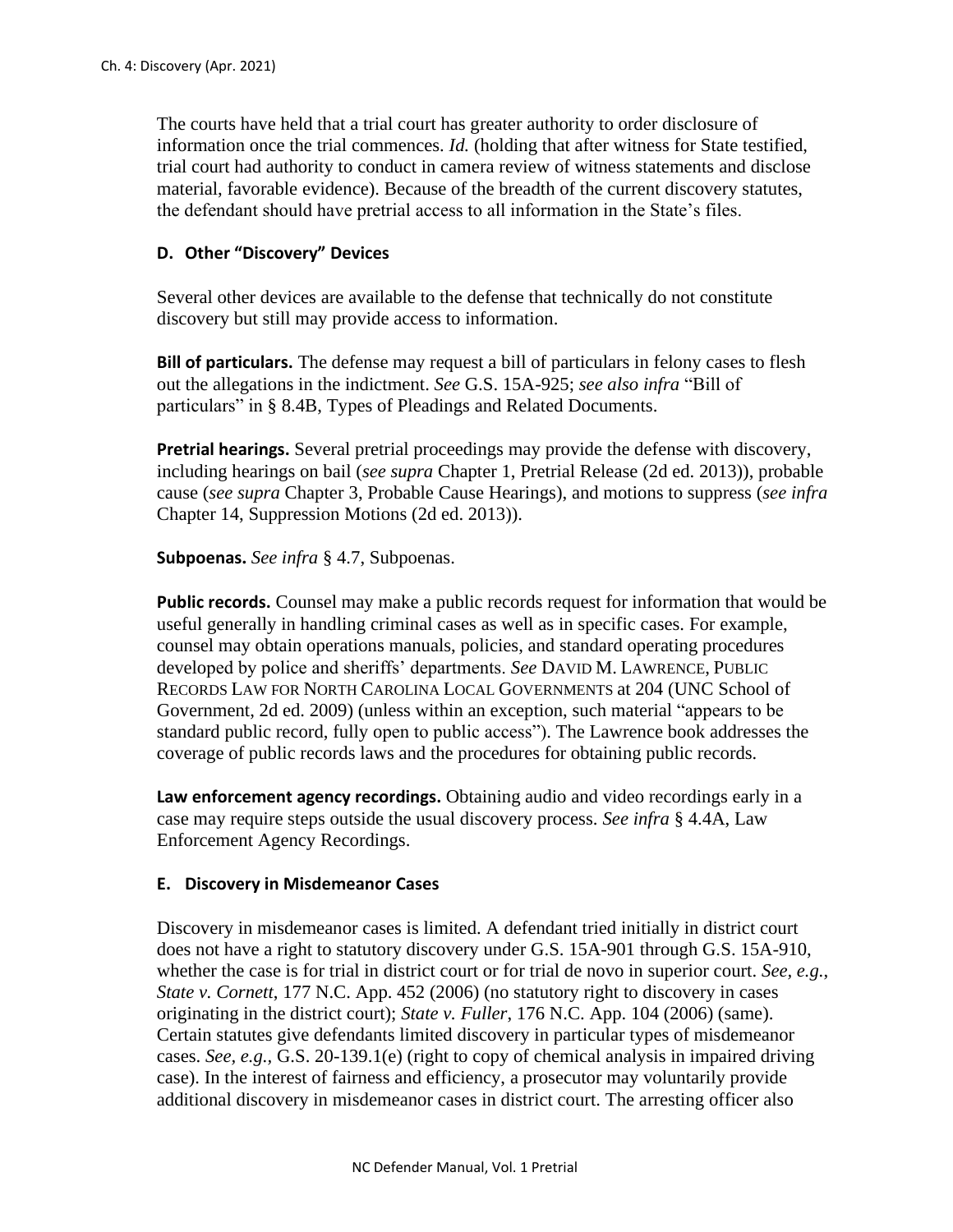may be willing to disclose pertinent evidence, such as police reports, videotapes of stops, and other information about the case. In district court implied consent prosecutions, G.S. 20-38.6 dictates a specific procedure for suppression motions. A suppression motion in these cases must be made before trial unless the defendant discovers grounds for the motion not previously known during trial. Many prosecutors provide discovery in district court implied consent offenses to avoid "surprise" motions to suppress during trial.

Although statutory rights to discovery are limited in misdemeanor cases, defendants have the same constitutional discovery rights as in other cases. They have a constitutional right to obtain exculpatory evidence, discussed *infra* in § 4.5, *Brady* Material, and § 4.6A, Evidence in Possession of Third Parties. *See also Cornett*, 177 N.C. App. 452, 456 (recognizing right to exculpatory evidence in cases originating in district court but finding that defendant made no argument that he was denied *Brady* material). They also have a constitutional right to compulsory process to obtain evidence for their defense, discussed *infra* in § 4.7, Subpoenas. For violations of the defendant's constitutional rights in district court, the court may impose sanctions, including dismissal in egregious cases. *See State v. Absher*, 207 N.C. App. 377 (2010) (unpublished) (destruction of evidence).

A misdemeanor trial in district court also may provide considerable discovery for a later trial de novo. *See generally State v. Brooks*, 287 N.C. 392, 406 (1975) ("The purpose of our de novo procedure is to provide all criminal defendants charged with misdemeanor violations the right to a 'speedy trial' in the District Court and to offer them an opportunity to learn about the State's case without revealing their own. In the latter sense, this procedure can be viewed as a method of 'free' criminal discovery.") In preparing a criminal case (misdemeanor or felony), it is ordinarily permissible for defense counsel to talk with victims and other witnesses as long as they are not represented by counsel. (Special rules apply to child victims under the age of 16 in physical or sexual abuse cases.) Defense counsel should identify the client he or she represents to ensure that the witness understands that counsel does not represent the witness's interests. *See* [N.C. State](https://www.ncbar.gov/for-lawyers/ethics/rules-of-professional-conduct/rule-42-communication-with-person-represented-by-counsel/)  [Bar R. Professional Conduct 4.2,](https://www.ncbar.gov/for-lawyers/ethics/rules-of-professional-conduct/rule-42-communication-with-person-represented-by-counsel/) [4.3;](https://www.ncbar.gov/for-lawyers/ethics/rules-of-professional-conduct/rule-43-dealing-with-unrepresented-person/) North Carolina State Bar, [2009 Formal Ethics](https://www.ncbar.gov/for-lawyers/ethics/adopted-opinions/2009-formal-ethics-opinion-7/)  [Opinion 7 \(2012\)](https://www.ncbar.gov/for-lawyers/ethics/adopted-opinions/2009-formal-ethics-opinion-7/) (setting age limit based on G.S. 7B-2101, which is now 16 years of age). Interviews are voluntary. Defense counsel generally cannot compel a person to submit to an interview; nor may a prosecutor forbid a witness from submitting to an interview. For a further discussion of interviews, see *infra* § 4.4D, Examinations and Interviews of Witnesses.

For misdemeanors within the superior court's original jurisdiction—that is, misdemeanors joined with or initiated in superior court—the defendant has the same statutory discovery rights as in felony cases in superior court. *See* G.S. 15A-901 (stating that discovery statutes apply to cases within the original jurisdiction of superior court); G.S. 7A-271(a) (listing misdemeanors within superior court's original jurisdiction).

### **F. Postconviction Cases**

Defendants in postconviction cases have discovery rights comparable to open-file discovery rights in criminal cases at the trial level.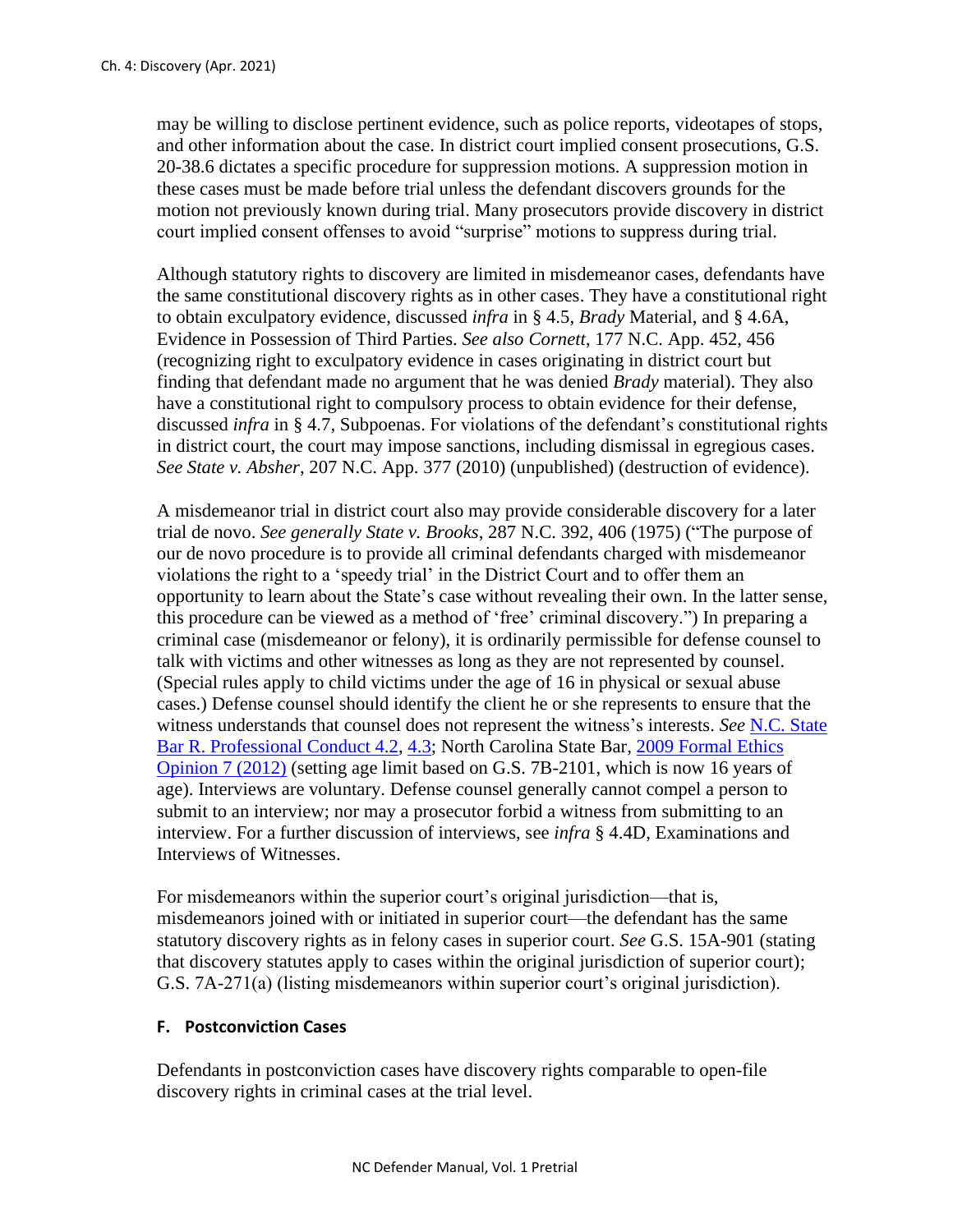**Capital cases.** In 1996, the General Assembly made statutory changes authorizing open-file discovery in capital postconviction cases—that is, cases in which the defendant is convicted of a capital offense and sentenced to death. These discovery rights, in G.S. 15A-1415(f), were a precursor to the later changes to discovery in criminal cases at the trial level, but they are not identical. *See* John Rubin, *[1996 Legislation Affecting Criminal Law and Procedure](https://www.sog.unc.edu/sites/www.sog.unc.edu/files/reports/aojb9603.pdf)*, ADMINISTRATION OF JUSTICE BULLETIN No. 96/03, at 5 (UNC School of Government, Aug. 1996). The statute gives postconviction counsel the right to (1) the complete files of the defendant's prior trial and appellate counsel relating to the case, and (2) the complete files of all law enforcement and prosecutorial agencies involved in the investigation of the crimes committed or the prosecution of the defendant.

Before enactment of the statute, a defendant had the right to the files of his or her previous counsel under the North Carolina Rules of Professional Conduct. *See* [N.C. State](https://www.ncbar.gov/for-lawyers/ethics/rules-of-professional-conduct/rule-116-declining-or-terminating-representation/)  [Bar R. Professional Conduct 1.16\(d\) & Comment 10](https://www.ncbar.gov/for-lawyers/ethics/rules-of-professional-conduct/rule-116-declining-or-terminating-representation/) (so stating). The statute codifies the right and, to the extent the rules allowed prior counsel to withhold some materials (namely, personal notes and incomplete work product), the statute overrides any such limitations.

The obligation of the State to turn over its files broke new ground. *See State v. Bates*, 348 N.C. 29 (1998) (interpreting statute as requiring State to disclose complete files unless disclosure is prohibited by other laws or State obtains protective order; court recognizes that statute does not protect work product at postconviction stage). Other cases interpreting the statute include: *State v. Sexton*, 352 N.C. 336 (2000) (defendant not entitled to files of Attorney General's office when office did not participate in prosecution of capital case); *State v. Williams*, 351 N.C. 465 (2000) (describing requirements and deadlines for making motion for postconviction discovery).

As part of the 1996 changes, the General Assembly expressly provided that if a defendant alleges ineffective assistance of counsel as a ground for relief, he or she waives the attorney-client privilege with respect to communications with counsel to the extent reasonably necessary to the defense of an ineffectiveness claim. G.S. 15A-1415(e); *State v. Buckner,* 351 N.C. 401 (2000) (holding that court ultimately determines extent to which communications are discoverable and may enter appropriate orders for disclosure; finding that granting of State's request for ex parte interview of trial counsel was improper); *State v. Taylor*, 327 N.C. 147 (1990) (in case before statutory revisions, court recognized that defendant waives attorney-client and work-product privileges to extent relevant to allegations of ineffective assistance of counsel).

**Noncapital cases.** In 2009, the General Assembly extended G.S. 15A-1415(f) to noncapital defendants, giving them the right to discover the complete files of all law enforcement and prosecutorial agencies involved in the investigation of the crimes committed or the prosecution of the defendant. The right to discovery is subject to the requirement that the defendant be "represented by counsel in postconviction proceedings in superior court." *Id.* In noncapital postconviction cases the requirement is significant because prisoners often proceed pro se, at least initially. The requirement serves as a proxy for a determination that the case meets a minimum threshold of merit. Thus,